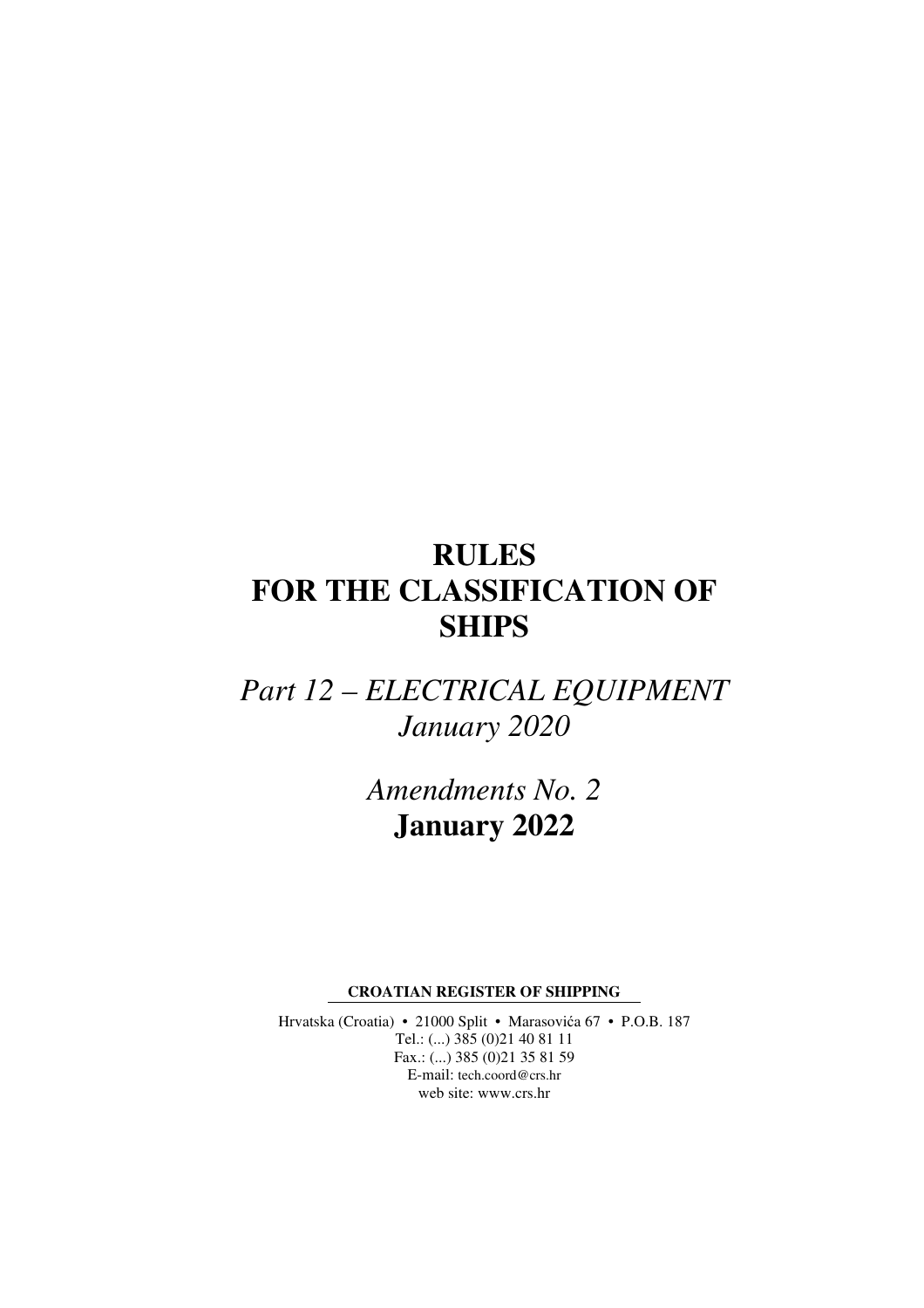By the decision of the General Committee of Croatian Register of Shipping,

#### Amendments No. 2 to the **RULES FOR THE CLASSIFICATION OF SHIPS**  Part 12 – ELECTRICAL EQUIPMENT

have been adopted on 20th December 2021 and shall enter into force on 1st January 2022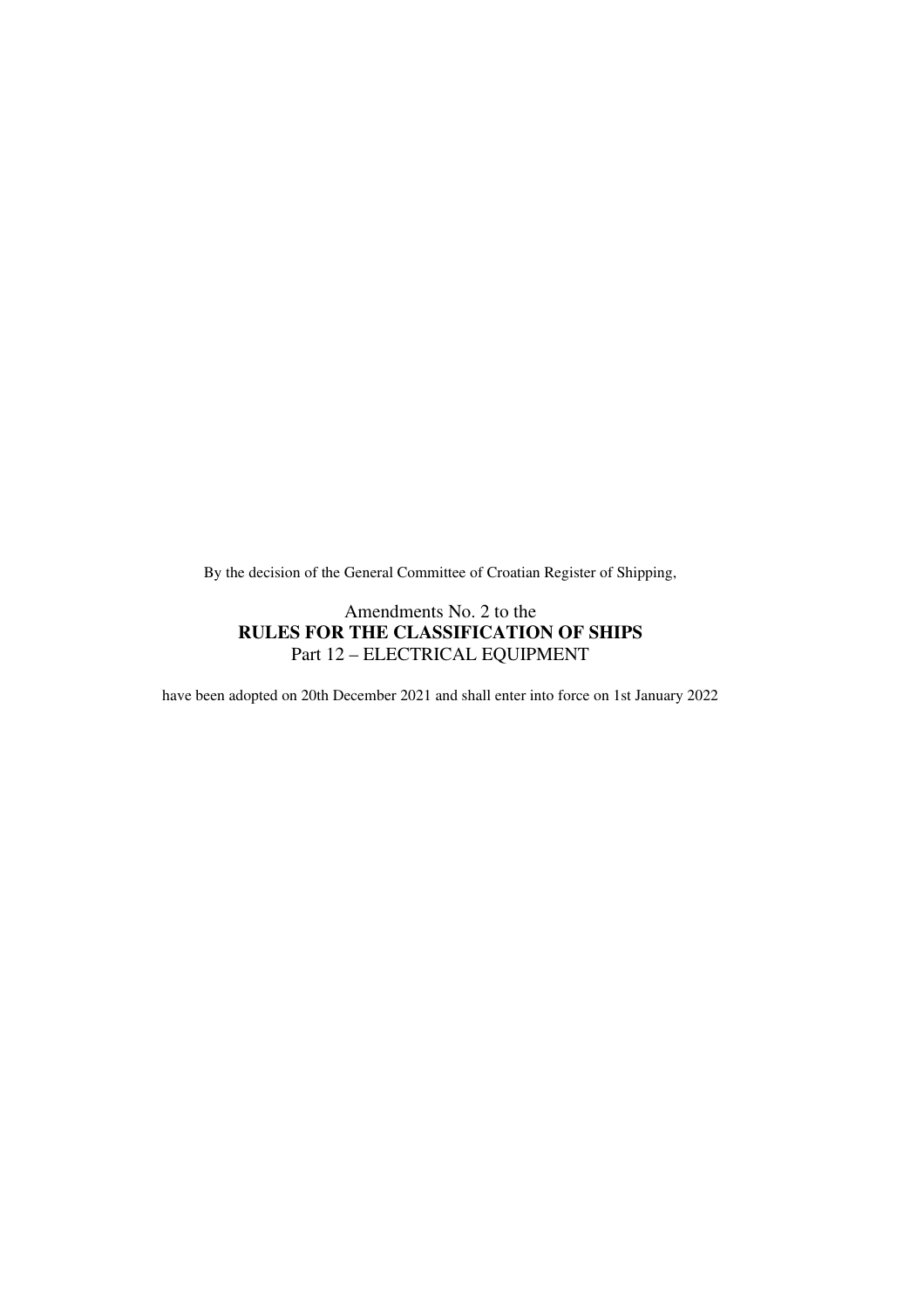## **INTRODUCTORY NOTES**

These amendments shall be read together with the requirements in the Rules for the Classification of Ships, Part 12 – Electrical Equipment, edition January 2020, as amended by Amendments No. 1, edition January 2021.

Table 1 contains review of amendments, where items changed or added in relating to previous edition are given, with short description of each modification or addition. All major changes throughout the text are shaded.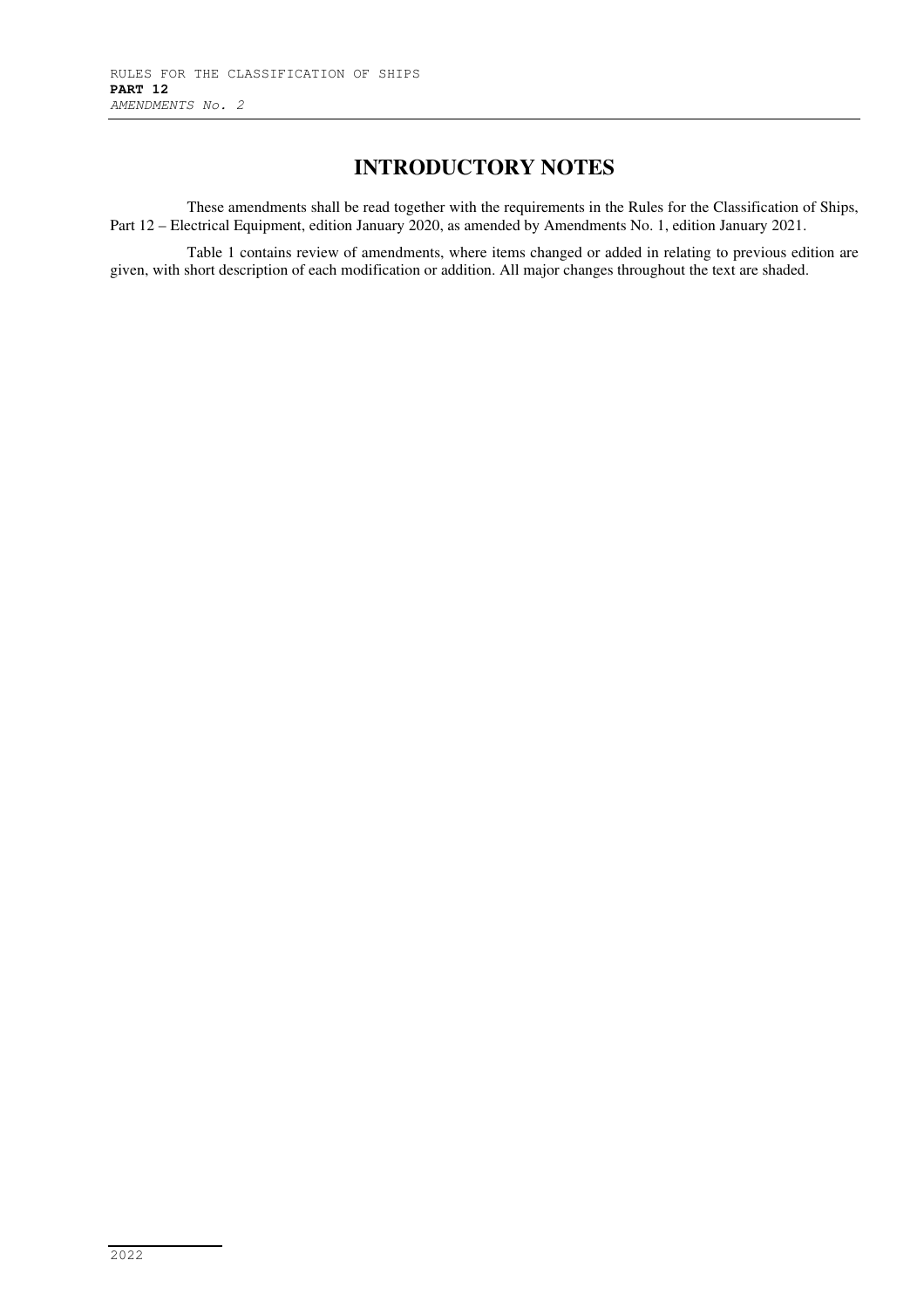| This Part of the Rules includes the requirements of the following international Organisations: |                                                                                                                                                                                                                                                                                                                                                                                                                                                                                                                                                 |  |
|------------------------------------------------------------------------------------------------|-------------------------------------------------------------------------------------------------------------------------------------------------------------------------------------------------------------------------------------------------------------------------------------------------------------------------------------------------------------------------------------------------------------------------------------------------------------------------------------------------------------------------------------------------|--|
| <b>International Maritime Organization (IMO)</b>                                               |                                                                                                                                                                                                                                                                                                                                                                                                                                                                                                                                                 |  |
| <b>Conventions:</b>                                                                            | International Convention for the Safety of Life at Sea 1974 (SOLAS 1974) and all subsequent<br>amendments up to and including amendments (MSC.364(92)) adopted by Protocol of 1988 relat-<br>ing to the International Convention for the Safety of Life at Sea 1974, as amended (SOLAS<br>PROT 1988).                                                                                                                                                                                                                                           |  |
| <b>International Association of Classification Societies (IACS)</b>                            |                                                                                                                                                                                                                                                                                                                                                                                                                                                                                                                                                 |  |
| <b>Unified Requirements (UR):</b>                                                              | E5 (Rev.1 2005), E7 (Rev.4 2016), E9 (Rev.1 2012), E10 (Rev.7 2018), E11 (Rev.3 Corr.1<br>2018), E12 (Rev.2 2020), E13 (Rev.3 2020), E15 (Rev.4 2020), E16 (2002), E17 (2002), E18<br>(Rev.1 2014), E19 (Rev.1 2005), E20 (Rev.1 2009), E21 (2005), E22 (Rev.2 2010), E24 (Rev.1<br>2018), E25 (2016), E25 (Rev.1 2019),<br>M64 (Rev.1 2004)                                                                                                                                                                                                    |  |
| Unified Interpretations (UI):                                                                  | SC1 (Rev.1 2002), SC3 (Rev.1 1999), SC4 (1985), SC5 (1985), SC6 (Rev.1 2019), SC7 (1985),<br>SC8 (1985), SC9 (1985), SC10 (Rev.2 2001), SC11 (1985), SC12 (1985), SC13 (1985),<br>SC17 (Rev.2 2005), SC70 (Rev.3 2010), SC83 (1993), SC94 (Rev.2 Corr.1 2018), SC95 (1994),<br>SC124 (Rev.1 Corr.1 2007), SC134 (2002), SC136 (Rev.3 2005), SC151 (1999), SC152 (1999),<br>SC157 (Rev.1 2005), SC176 (Rev.1 2004), SC180 (Rev.3 2012), SC184 (Rev.1 2005),<br>SC185 (Rev.1 2005), SC186 (Corr.1 2010); SC187 (2004), SC194 (2005), SC290 (2018) |  |
| <b>Recommendations (Rec.):</b>                                                                 | Rec. 73 (Rev.1 Corr.1 2021), Rec. 35 (Rev.2 2021), Rec. 120 (2015)                                                                                                                                                                                                                                                                                                                                                                                                                                                                              |  |

٦

L,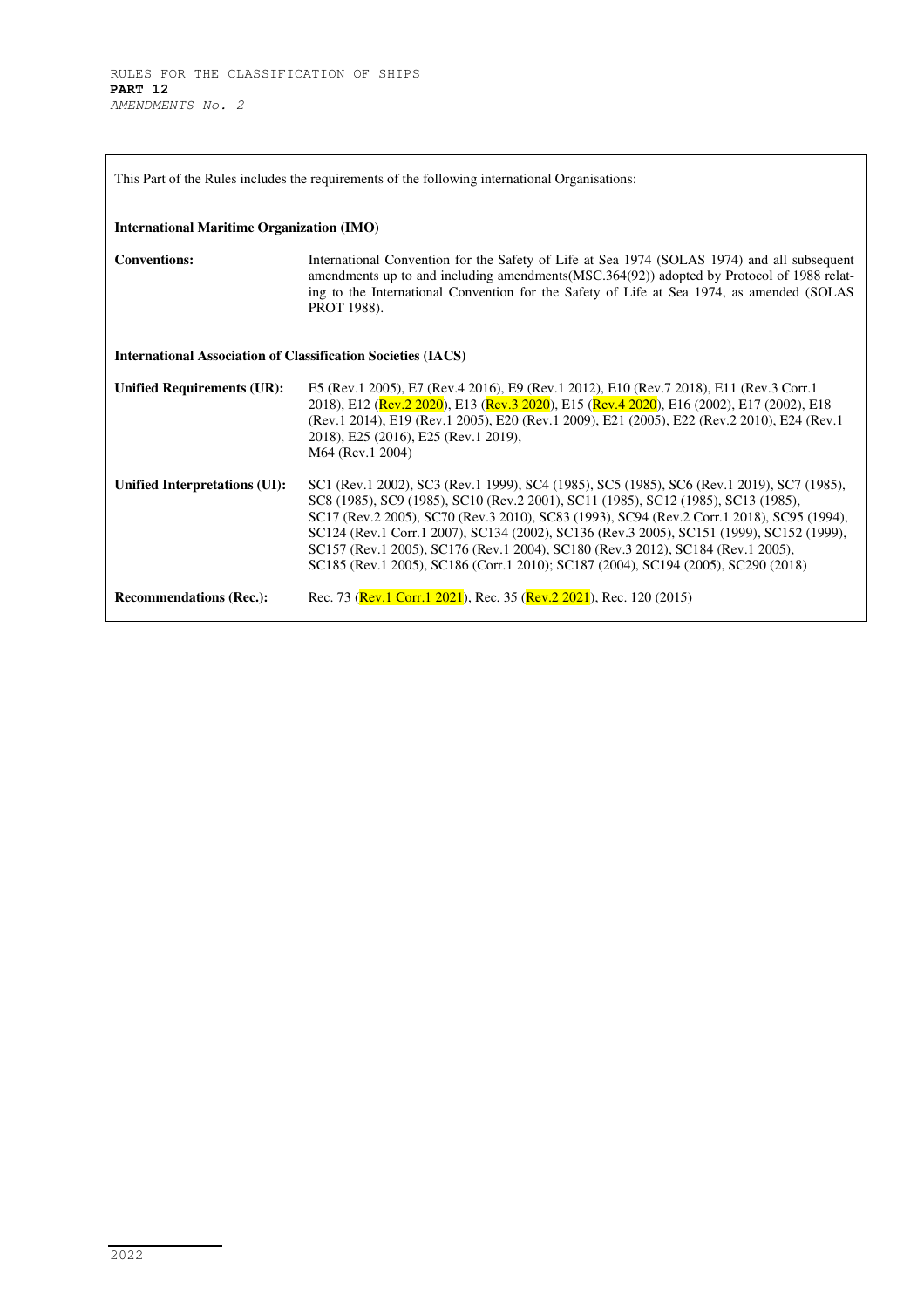# **TABLE 1 – REVIEW OF AMENDMENTS**

This review comprises amendments in relation to the Rules for the Classification of Ships, Part 12 – Electrical Equipment, edition January 2020, as amended by Amendments No. 1, edition January 2021.

| <b>ITEM</b>                                             | <b>DESCRIPTION OF THE AMENDMENTS</b>                                                                                                                                                                                                  |  |
|---------------------------------------------------------|---------------------------------------------------------------------------------------------------------------------------------------------------------------------------------------------------------------------------------------|--|
| <b>SECTION 2 - CONSTRUCTION OF ELECTRICAL EQUIPMENT</b> |                                                                                                                                                                                                                                       |  |
| Item $2.9.1$                                            | Item has been amended to align the requirements with the updated IACS Rec. 35<br>(Rev.2 2021), which unified the way to refer to instruments other than those speci-<br>fied by IACS.                                                 |  |
| Item 2.9.15                                             | No changes are necessary. Item is compliant with the requirements in the updated<br>IACS UR 12 (Rev.2 2020), which unified the way to refer to instruments other than<br>those specified by IACS.                                     |  |
| <b>SECTION 10 - ELECTRICAL ROTATING MACHINES</b>        |                                                                                                                                                                                                                                       |  |
| Item $10.1.5$                                           | Item has been amended to align the requirements with the updated IACS UR 13<br>(Rev.3 2020), which unified the way to refer to instruments other than those speci-<br>fied by IACS.                                                   |  |
| <b>SECTION 16 - CABLES AND CONDUCTORS</b>               |                                                                                                                                                                                                                                       |  |
| Item 16.8.11.2                                          | Items have been amended to align the requirements with the updated IACS UR 15<br>(Rev.4 2020), which unified the way to refer to instruments other than those speci-<br>fied by IACS.                                                 |  |
| Item 16.8.11.4                                          |                                                                                                                                                                                                                                       |  |
| Item 16.8.11.6                                          |                                                                                                                                                                                                                                       |  |
| Item 16.8.11.7                                          |                                                                                                                                                                                                                                       |  |
| <b>SECTION 16 - CABLES AND CONDUCTORS</b>               |                                                                                                                                                                                                                                       |  |
| Item 16.9.1.1                                           | Items has been amended to align the requirements with the updated IACS Rec. 73<br>(Rev.1 Corr.1 2021), which corrected references to the FTP Code, and unified the<br>way to refer to instruments other than those specified by IACS. |  |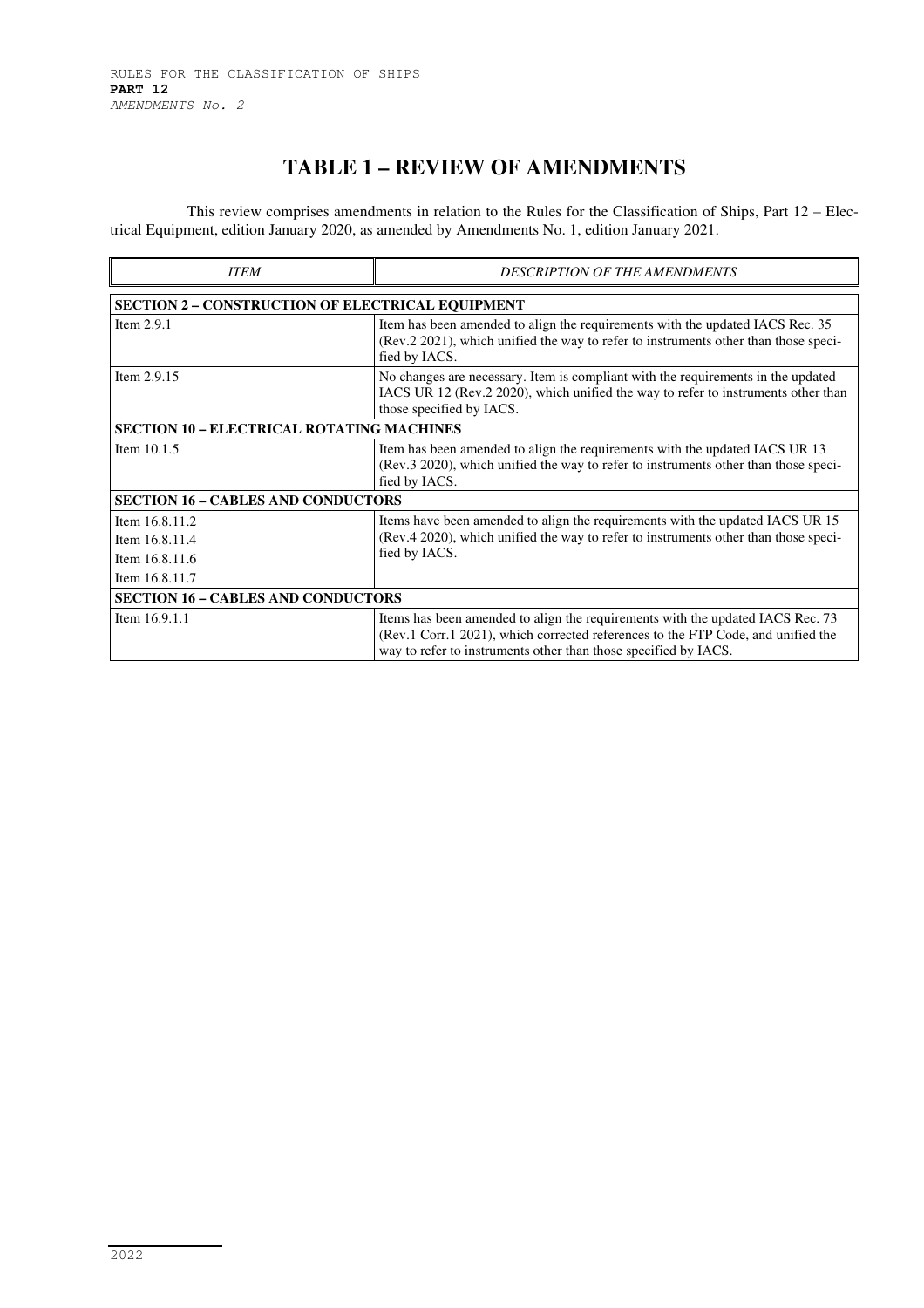#### **2 CONSTRUCTION OF ELECTRICAL EQUIPMENT**

 **Head 2.9 SAFE-TYPE ELECTRICAL EQUIPMENT**, item 2.9.1 has been changed and should be read as follows:

**2.9.1** The requirements of the present section apply to the electrical equipment built in the enclosed or semi-enclosed spaces and zones where explosive mixtures of vapours, gas and dust with air are likely to occur.

This category of spaces covers battery compartments, paint rooms and lantern rooms as well as spaces with machinery, piping and tanks for flammable liquids having a flash point of 60°C and below.

Additional requirements for tankers and ships intended for carriage of motor vehicles with fuel in their tanks and tankwagons with flammable liquids are set forth in the Section 19.

All the electrical equipment installed in hazardous areas before they brought into service should be detailed inspection as defined in standard IEC60079-17:2013 (see IACS Rec. 35 Inspection and Maintenance of Electrical Installation in Hazardous Areas for the Ship other than Tankers).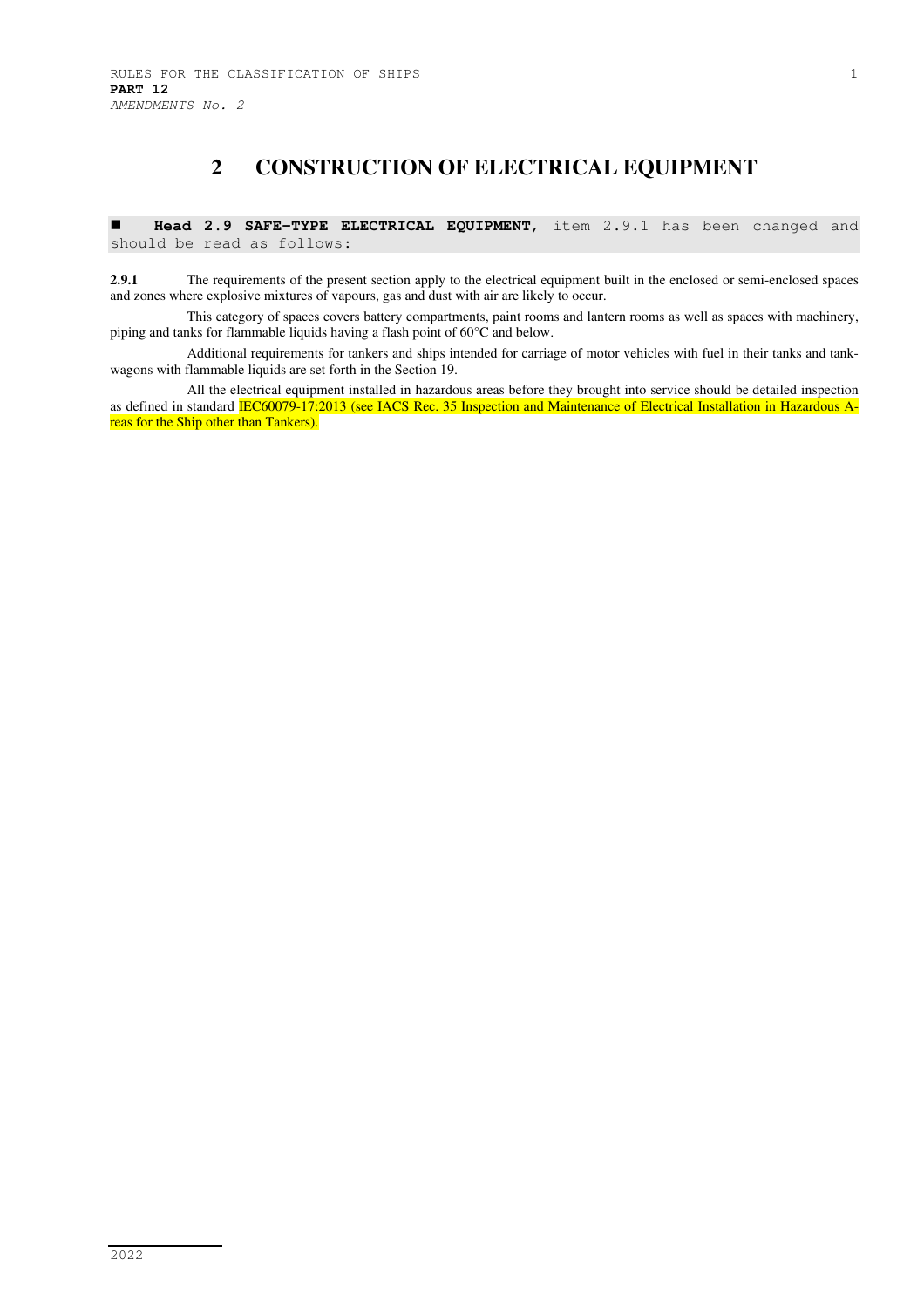## **10 ELECTRICAL ROTATING MACHINES**

 **Head 10.1 GENERAL**, item 10.1.5 has been changed and should be read as follows:

**10.1.5** Testing of electrical rotating machines, type and routine, shall be carried out **according to IACS Unified Requirement** E13 - Test requirements for Rotating Machines.